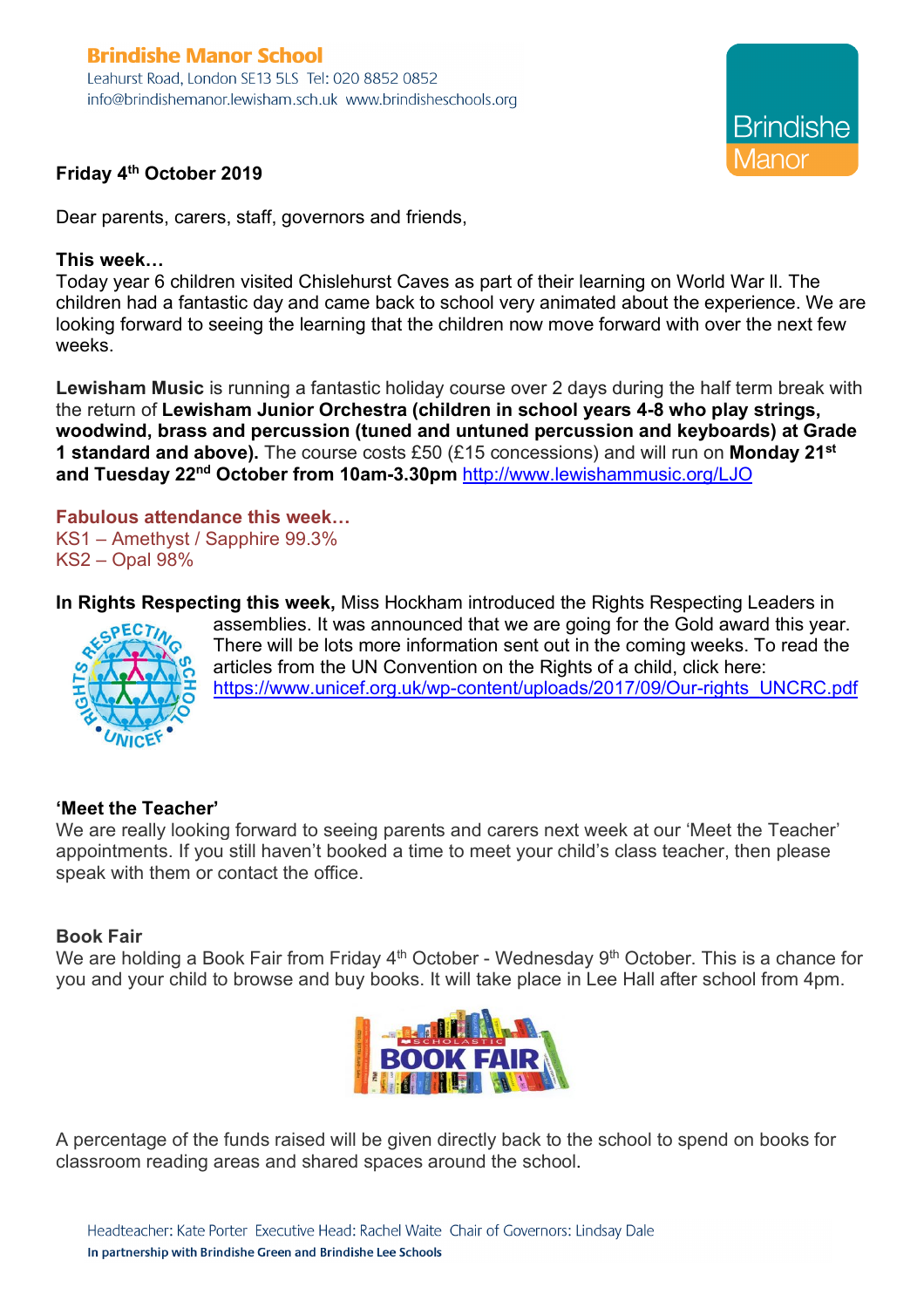## **Dates for your diary**

**Monday 7th -11th October** – Meet the Teacher meetings **Friday 11th October** – Individual photos **Monday 14th -16th October –** Y5 School Journey **Monday 21st – 25th October** – Half term break **Thursday 31st October** – PSFA cake sale 3:15pm **Friday 13th December** - Christmas Fair 3:15pm **Monday 9th**- **Friday 13th December** – KS2 Winter performances **Thursday 12th December** – EYFS Winter performance **Thursday 12th December** – Christmas Dinner/ Dress Festive day **Monday 16th** – **Wednesday 18th December** – KS1 Winter performances

Have a good weekend

Kate Porter Headteacher Brindishe Manor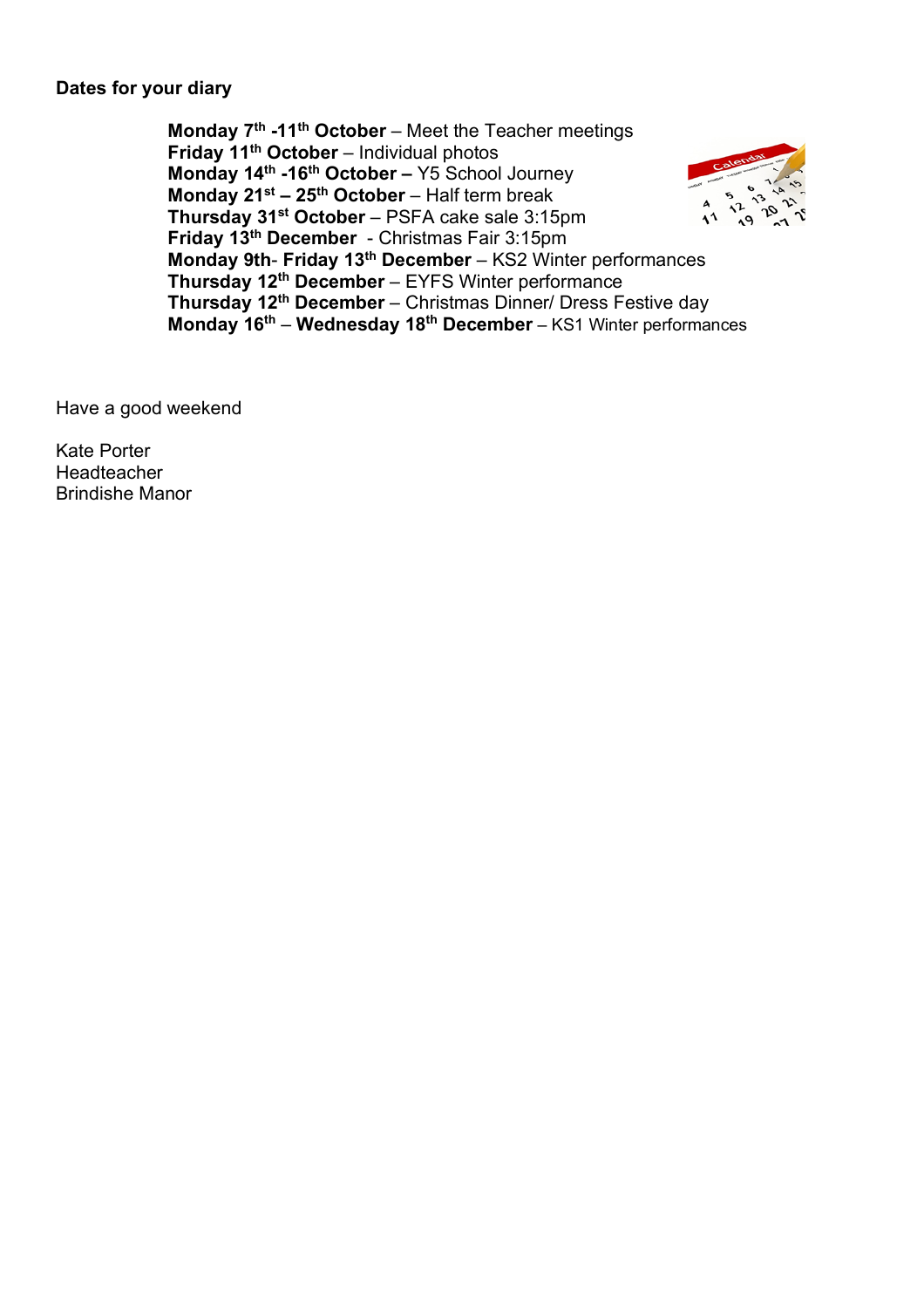**Reception:** We have been reading and celebrating all of the children's WOW moments from home this week. Our WOW trees are growing beautifully with autumnal leaves. We have been enjoying maths action songs, rhymes and games, continuing to explore numbers to 10 and representing this in different ways such as using numicon shapes, fingers and cubes. We would like to create an Autumn sensory area in class. It would be lovely to receive Autumn leaves, conkers and acorns from your walks after school and during the weekend. Please could you being these items in over the coming weeks so that we can discuss Autumn and explore the season in more detail.

| Year 1: This week in maths, we have continued with           | Year 2: This week, Year 2 have begun looking at       |
|--------------------------------------------------------------|-------------------------------------------------------|
| sharing a whole amount between parts. We have been           | creating our own characters for a story based in the  |
| using cubes to make number trains and splitting our          | world of our class book - Journey. We thought about   |
| whole amount between 3 parts. Try using objects at           | a character's personality and appearance, and how     |
| home to create a whole amount and getting your child to      | the two things are different. For example, we         |
| split them into 3 parts, counting each part and explaining   | explored how someone's personality can be friendly,   |
| it in a full sentence e.g. 3 and 4 makes 7, $3 + 4 = 7$ .    | and how we might be able to tell that from their      |
| We have been doing a lot of drama to retell stories. The     | facial expressions. In maths, we continued to         |
| children learned the different parts of a story sequence     | explore place value and addition, using physical      |
| and used freeze frames to retell one part (beginning,        | resources to help our understanding. In coding, we    |
| problem, solution or ending). We took photos of the          | looked at directions - accurately guiding our         |
| freeze frames and the children wrote descriptive captions    | blindfolded partner around the playground, then       |
| to explain their drama. After reading, ask your child to     | applying the same skill to guiding a character around |
| retell the story in their own words and try to identify the  | a map in the classroom.                               |
| different parts of the story sequence.                       |                                                       |
| Jasper class have indoor P.E on a Monday and outdoor         | Next week, we will build towards writing our own      |
| P.E on a Wednesday. Onyx class have indoor P.E on a          | stories with the characters we have created. Ask      |
| Tuesday and outdoor P.E on a Thursday. Please can we         | your child about their character, and see what they   |
| ask that all of the children bring in an appropriate P.E kit | can remember!                                         |
| to change into on these days.                                |                                                       |
| Year 3: This week in maths, we have moved onto               | This week, Year 4 have continued to delve into        |
| adding. We started by using base ten equipment to            | their topic about The Tudors and have looked at       |
| add two numbers and three digit numbers, we then             | some of the more prominent Tudor figures              |
| moved onto using a formal written method to add              | including Henry VIII, Anne Boleyn and                 |
| numbers (column addition). Maybe you could                   | Elizabeth I as well as studying The Battle of         |
| practise this with your child at home. In English, we        | Bosworth. They will be using all their                |
| have been using adjectives to describe settings and          | knowledge to write non-chronological reports          |
| learning how to use prepositions in our writing. In          | full of factual information and historically          |
| Science, we learnt more about magnets and how                | accurate language. Amber class have explored          |
| they attract and repel.                                      | the 7 times table in more detail this week -          |
|                                                              | please do continue to learn your times tables at      |
|                                                              | home. If you can recall them fluently and at          |
|                                                              | speed this will help you in all sorts of maths        |
|                                                              |                                                       |
|                                                              | areas so please do spend time at home working         |
|                                                              | on these. We have also been impressed with            |
|                                                              | Year 4 and their netball skills in Amber class and    |
|                                                              | their hockey skills in Topaz class. We will be        |
|                                                              | continuing to learn how to play these sports          |
|                                                              | over the coming weeks - can you share some of         |
|                                                              | the rules of play with your families at home?         |